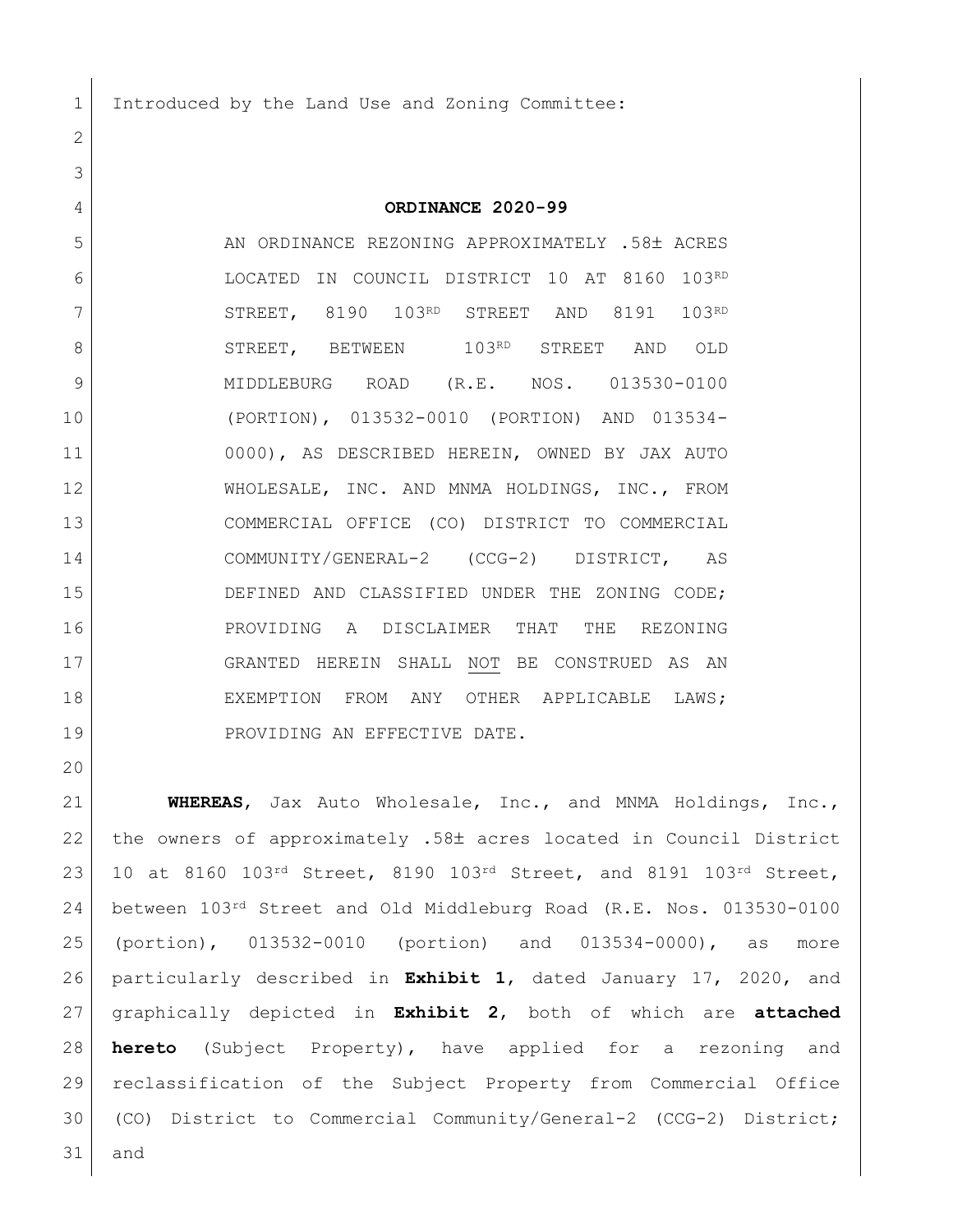**WHEREAS**, the Planning and Development Department has 2 considered the application and has rendered an advisory 3 recommendation; and

 **WHEREAS**, the Planning Commission, acting as the local planning agency, has reviewed the application and made an advisory recommendation to the Council; and

 **WHEREAS**, the Land Use and Zoning Committee, after due notice 8 and public hearing has made its recommendation to the Council; and

 **WHEREAS**, taking into consideration the above recommendations and all other evidence entered into the record and testimony taken at the public hearings, the Council finds that such rezoning: (1) is consistent with the *2030 Comprehensive Plan*; (2) furthers the goals, objectives and policies of the *2030 Comprehensive Plan*; and (3) is not in conflict with any portion of the City's land use 15 regulations; now, therefore

**BE IT ORDAINED** by the Council of the City of Jacksonville: **Section 1. Property Rezoned.** The Subject Property is hereby rezoned and reclassified from Commercial Office (CO) District to Commercial Community/General-2 (CCG-2) District, as defined and classified under the Zoning Code, City of Jacksonville, Florida.

 **Section 2. Owner and Description.** The Subject Property 23 is owned by Jax Auto Wholesale, Inc., and MNMA Holdings, Inc., and is described in **Exhibit 1, attached hereto.** The agent is Jeff Rood, Esq., 50 North Laura Street, Suite 1100, Jacksonville, Florida 32202; (904) 632-8479.

 **Section 3. Disclaimer.** The rezoning granted herein shall **not** be construed as an exemption from any other applicable local, state, or federal laws, regulations, requirements, permits or approvals. All other applicable local, state or federal permits or approvals shall be obtained before commencement of the development

 $- 2 -$